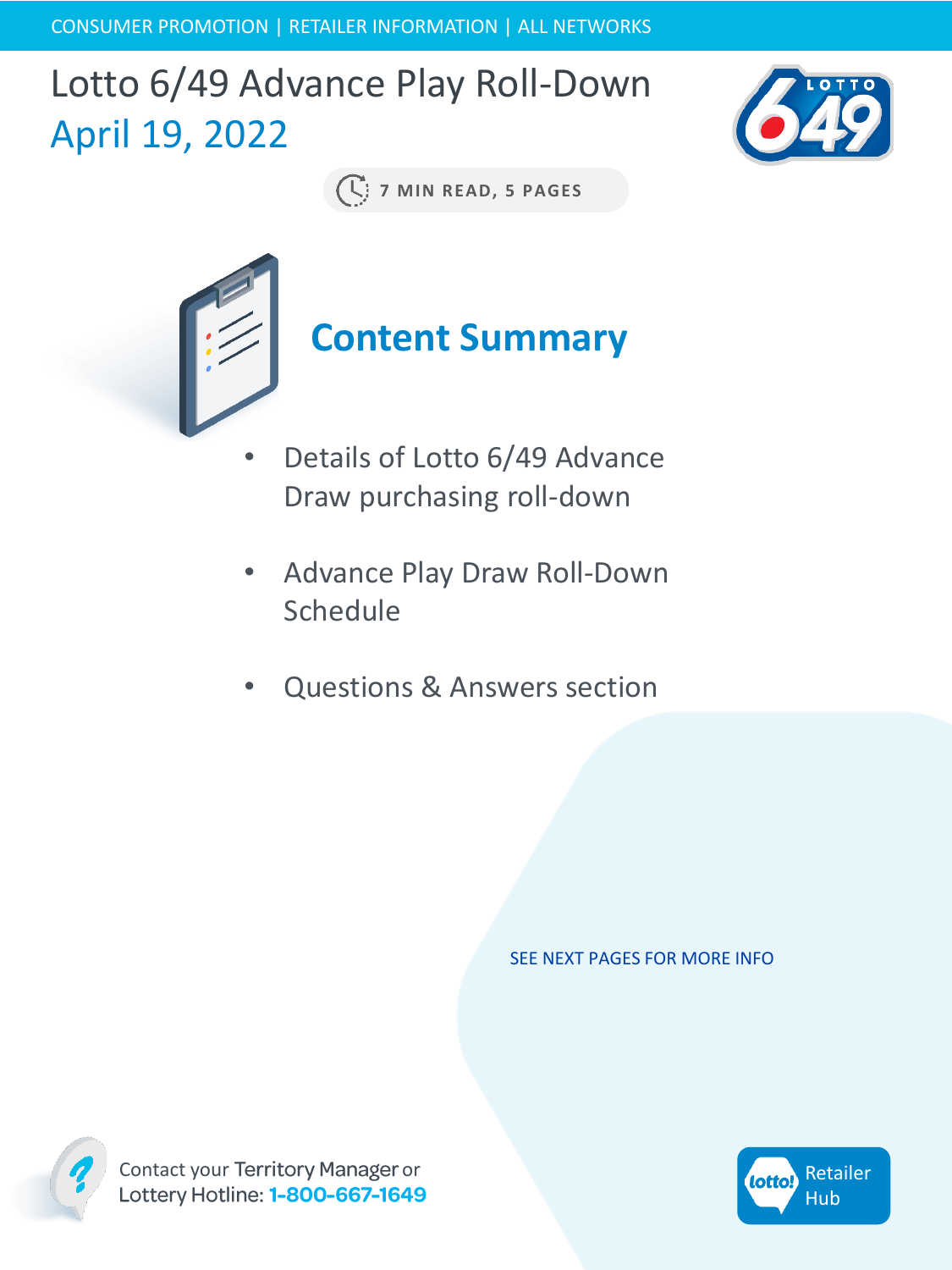



To prepare for the new Lotto 6/49 game changes, Advance Play Draws for Lotto 6/49 will decrease by one draw per draw date after the June 15th draw.

 $\cdot$  This includes any packages that contain Lotto 6/49.



### **When is it?**

Wednesday, June  $15<sup>th</sup>$  – Saturday, September  $10<sup>th</sup>$ 



### **Key Highlights:**

- 1. The number of advance draws a player can purchase for Lotto 6/49 will start to reduce. Players have up until the draw on June 15, 2022, to purchase 26 advance draws.
- 2. After the June 15, 2022 draw, there will be a reduction of advance draws available for purchase each week until the launch of the new Lotto 6/49. This also affects any lotto quick pick packages which include Lotto 6/49.
- 3. Tickets sales for 26 advance draws will resume on September 11, 2022.

SEE NEXT PAGES FOR MORE INFO



Contact your Territory Manager or Lottery Hotline: 1-800-667-1649

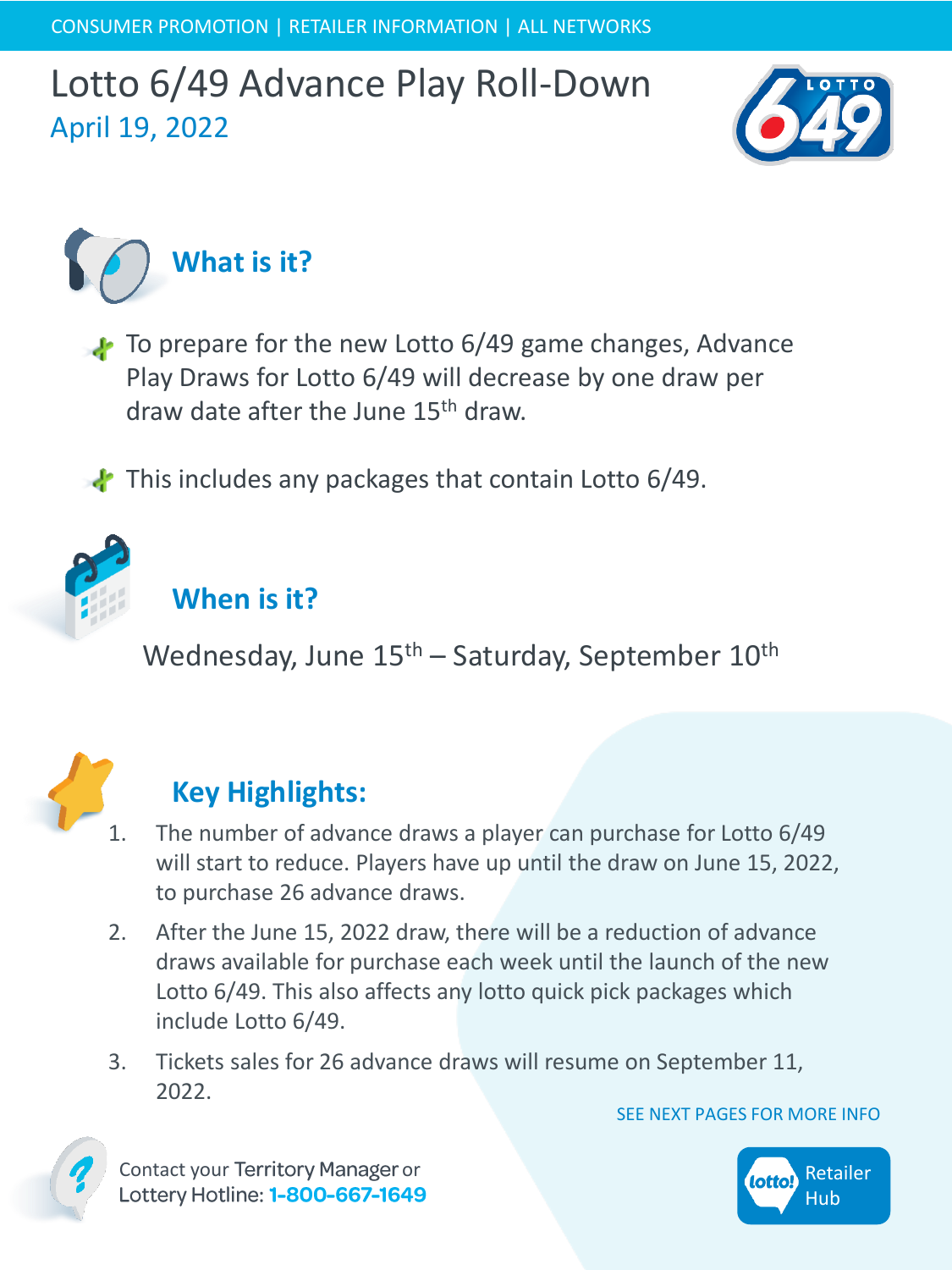

## **Why Are We Telling You Now?**

Players require reasonable notice of these changes, particularly players who have purchased via advance draw purchase up to 26 weeks.



### **Advance Play Draw Roll-Down:**

• Following is a count down of advance draws available **following the game break at 7:30 pm PT on the night of draws** for Lotto 6/49 and package plays including Lotto 6/49 draws.

| <b>Date - After Draw</b><br><b>Break</b> | # of Available<br><b>Draws</b> | Date - After Draw<br><b>Break</b> | # of Available<br><b>Draws</b> |
|------------------------------------------|--------------------------------|-----------------------------------|--------------------------------|
| June 15, 2022                            | 25                             | July 30, 2022                     | 12                             |
| June 18, 2022                            | 24                             | August 3, 2022                    | 11                             |
| June 22, 2022                            | 23                             | August 6, 2022                    | 10                             |
| June 25, 2022                            | 22                             | August 10, 2022                   | 9                              |
| June 29, 2022                            | 21                             | August 13, 2022                   | 8                              |
| July 2, 2022                             | 20                             | August 17, 2022                   | 7                              |
| July 6, 2022                             | 19                             | August 20, 2022                   | 6                              |
| July 9, 2022                             | 18                             | August 24, 2022                   | 5                              |
| July 13, 2022                            | 17                             | August 27, 2022                   | $\overline{4}$                 |
| July 16, 2022                            | 16                             | August 31, 2022                   | 3                              |
| July 20, 2022                            | 15                             | August 31, 2022                   | $\overline{2}$                 |
| July 23, 2022                            | 14                             | September 7, 2022                 | $\mathbf{1}$                   |
| July 27, 2022                            | 13                             | September 10, 2022                | 26                             |



Contact your Territory Manager or<br>Lottery Hotline: 1-800-667-1649

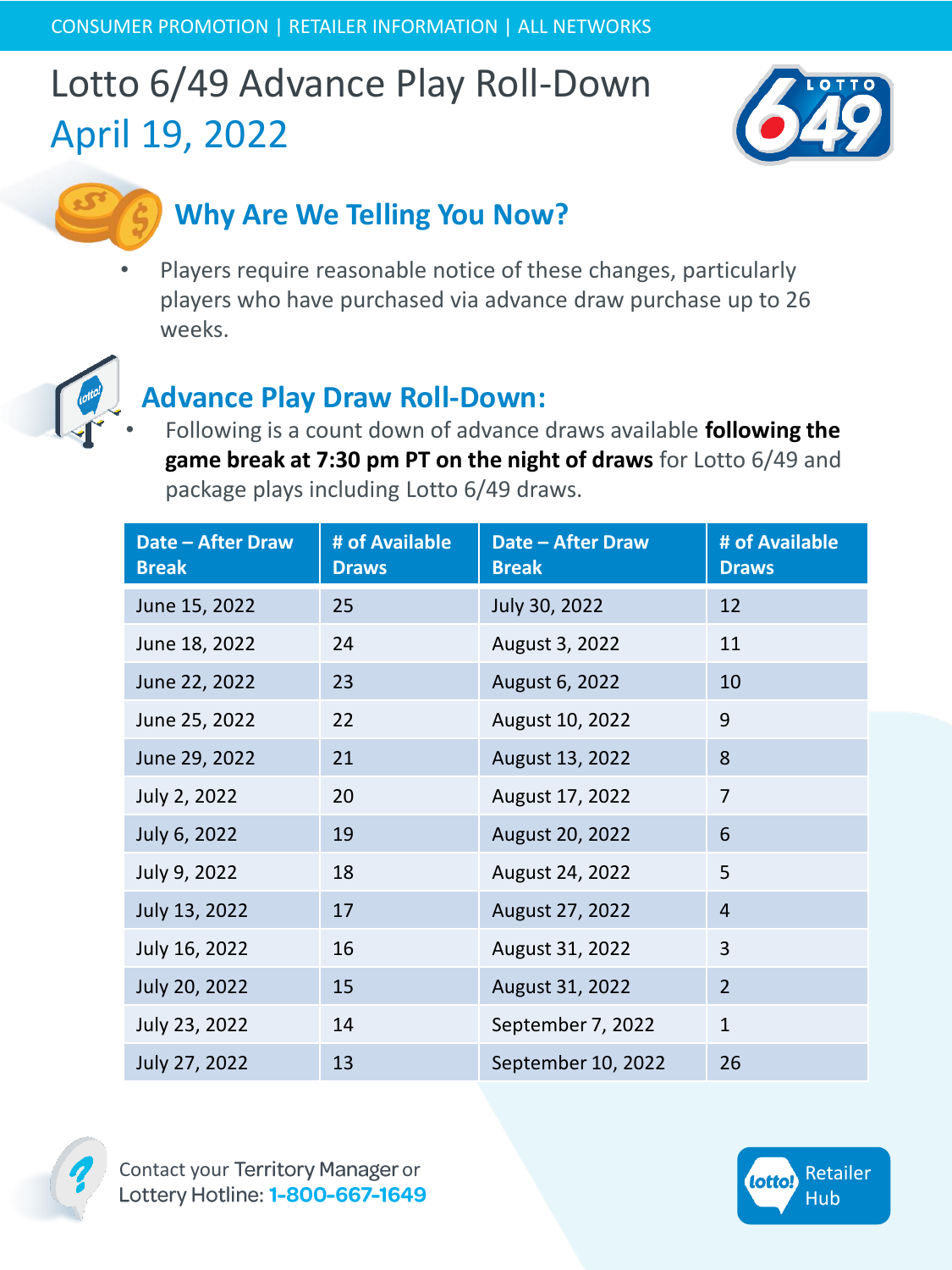



#### **Why are advance draw purchases rolling-down?**

Exciting game changes are coming to Lotto 6/49 in September 2022 when we introduce the Gold Ball Jackpot.

To prepare for the new game changes we require clean cut over of ticket sales between the current game, and the new game. As a result, we must roll down the advance draw purchasing for Lotto 6/49. All ticket sales for the current game must end at draw break on September 10, 2022.

Learn more about the new Lotto 6/49 game on [Retailer Hub](https://www.bclcretailerhub.com/content/dam/retailerhub/retailer-information/lotto-brands/Lotto_649_Game_Enhancement_Retailer_Announcement.pdf).

#### **Why can't I see the button to select 26 Advance Draws Lotto 6/49 or packages containing Lotto 6/49?**

**Or Why does the system reject my selection when I select Advance Draws for Lotto 6/49 or packages with Lotto 6/49 included?**

Whey you try to select advance draws for Lotto 6/49, depending on whether it is for quick pick, a select package or via selection slip from a player after the Lotto 6/49 Draw on June 15, 2022 you may encounter one of a few possible scenarios:

- The button for the number of advance draws you want to select may not be displayed on the screen.
- You select a number of advance draws, but the wager is subsequently rejected by the system
- The system displays "System Error only *X* draws remaining"

This is due to the need to roll down the number of advance draws prior to introducing the updates the new Lotto 6/49



Contact your Territory Manager or<br>Lottery Hotline: 1-800-667-1649